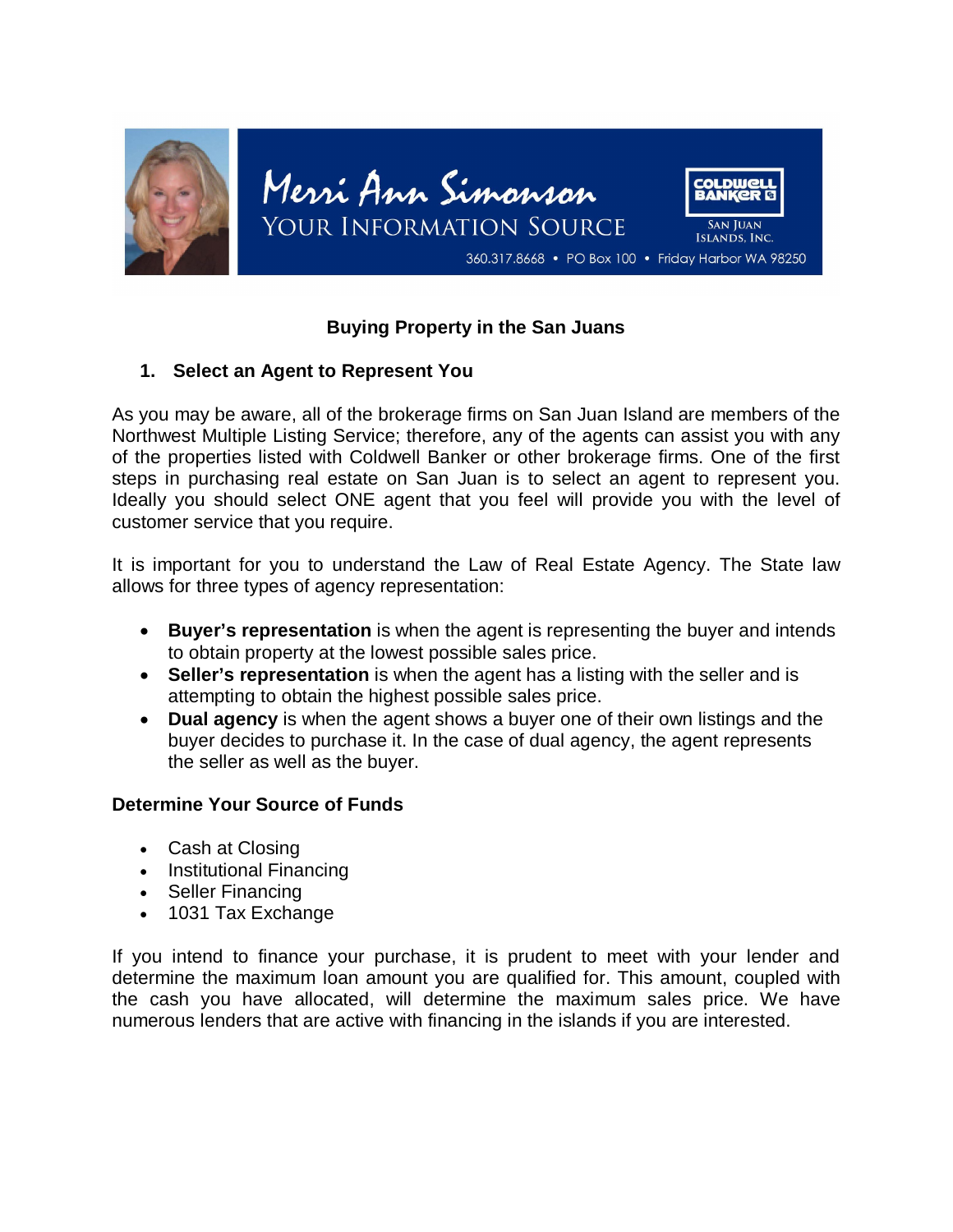# **2. Determine the Type of Property You Desire to Purchase**

One of the best ways to do this is to develop a list of your desired property features, and a list that details how you intend to use the property. Then prioritize those lists. For example, when I am working with a waterfront purchaser, I obtain the following information:

- Is beach access required or is high bank OK?
- Do you have a boat? Do you plan to buy a boat?
- Bay protection or west side open with current?
- Bay view or expansive wide open?
- Do you want to be near crabbing and clamming?
- Do you want to see the whales, boat traffic and/or sunsets?
- Amount of trees, direction of sun exposure, and amount of privacy?

The responses received may direct me to property in different locations on the island. However, it may be that until a buyer has an opportunity to view the various types of properties, they may not be able to narrow down or develop their priorities.

# **3. Educate yourself on the Market and Inventory**

You need to become acquainted with our market and inventory level in the categories that hold your interest. Even if your purchase plans are sometime in the future, it is beneficial to take the time to view property because it will save you time in the long run. This process allows you to get acquainted, relate your preferences and develop your knowledge of the market. This will also help me to customize all future information sent to you. Buying property is a process of elimination. You will view many properties which you will determine are not suitable; then you will buy the one that is.

One way to monitor our market is to review my Quarterly Real Estate Market Updates. You can also sign up for the service on my website located at www.sanjuanrealproperty.com.

# **4. Monitor the Inventory**

You need to stay in touch with the inventory and market trends until the right time or right property becomes available. If you have viewed property with me or communicated your preferences, I will establish an account for you in our IDX and all new listings that meet your criteria will be emailed to you upon their origination. Purchasing property in the Islands can be a one day or ten year process - which is totally subject to your time frame.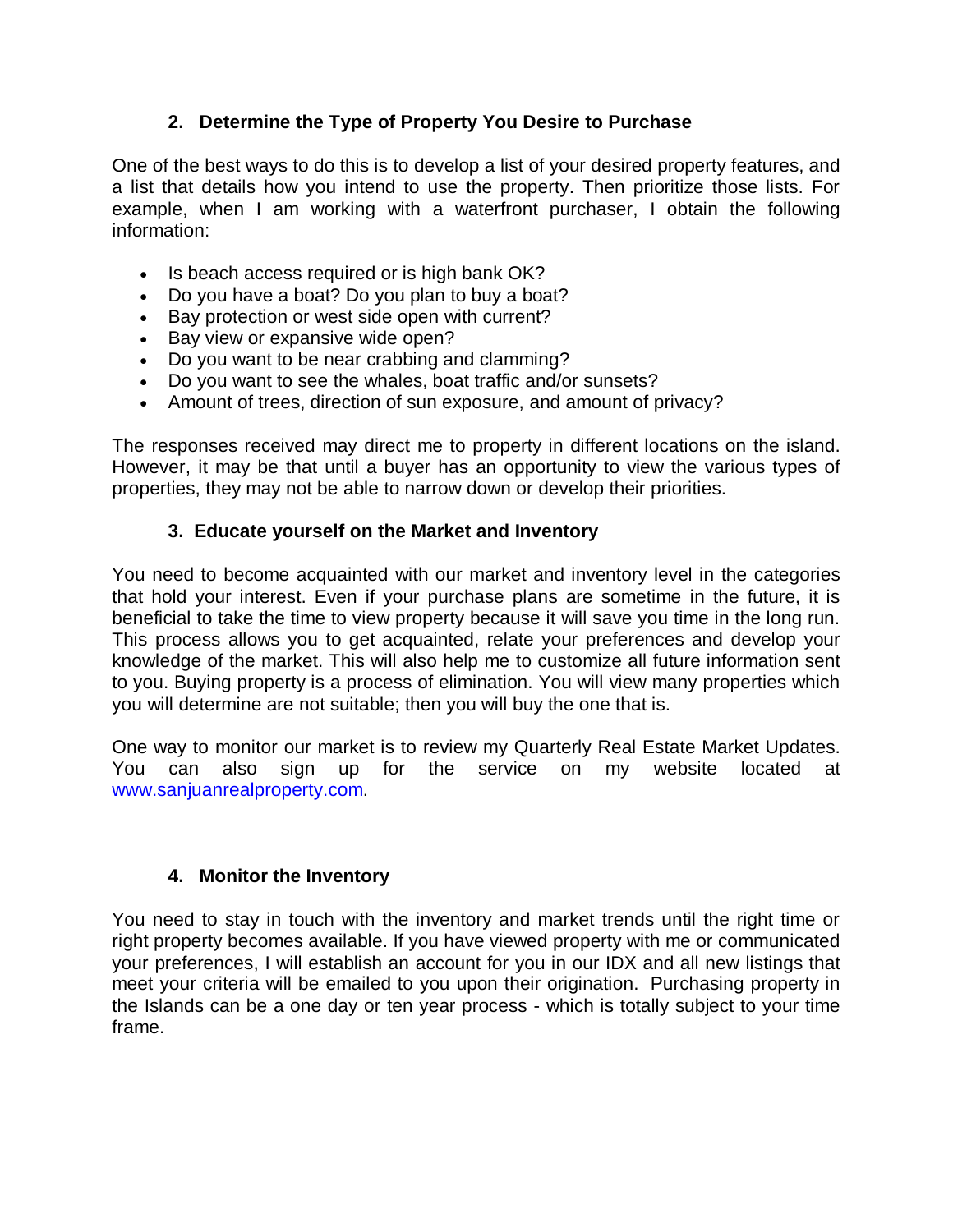# **Purchase and Sale Transaction**

Once you have located the property you desire to purchase, I will structure a written offer to purchase containing the terms and conditions you have specified. The seller will either accept your offer as submitted or submit, through their agent, a counteroffer containing terms that are acceptable to them.

Important elements that should be included in the Purchase Agreement under the feasibility study provision are listed below:

# **Archeological Sensitive Areas**

You want to make sure that the property you are purchasing is not located in an archeological sensitive area such as Indian Midden or near a cemetery. To confirm this information you need to contact Nadine Cook at San Juan County building department. She will look up the property on their maps and confirm the results. The maps are not of public record so you may not access the information yourself. If the property is located within an Archeological Sensitive Area, you will need to obtain a report from an Archeologist. The Archeologist will perform a site inspection, dig test holes and delineate the sensitive areas and their setbacks. Should you desire to dig in those designated areas for any reason, such as new construction, a remodel or landscaping, you must hire an Archeologist to standby and sort through the material while excavation is in process in order to protect any items with historic value. The reports are approximately \$2000-\$6000 and if excavation is needed in the sensitive areas, the monitoring is on an hourly rate. It can add **thousands** of dollars to the cost of your project.

# **Corner Stakes**

Do you know what you are buying? Corner stakes can be located or re-staked by local surveyors. Full surveys may be required due to lack of original plat stakes. The cost of a full survey will vary, but for a four-corner parcel it is typically in the range of \$2,000- \$6,000; setting just replacement stakes can be much less. We have several surveying firms available on the island and I recommend: Bob Wilson 360-378-4300, Bob Anderson 360-378-5072.or Andy Holman 360-378-0338.

# **Feasibility Consultant**

Some purchasers may want to commission a complete Feasibility Study that will respond to not only the existing conditions of a property, but also address the issues, if any, that may have to be satisfied to allow a proposed use of a property. Feasibility Studies can be one-stop reports; addressing conditions of the structures, septic and water questions. . Further, a report on relevant land use codes that may impact the proposed use of the property can also be processed; i.e., a Vacation Rental Permit or Conditional Use Permit. I have a list of consultants so contact me if you need one. The reports are in the range of \$300-\$5,000 subject to complexity.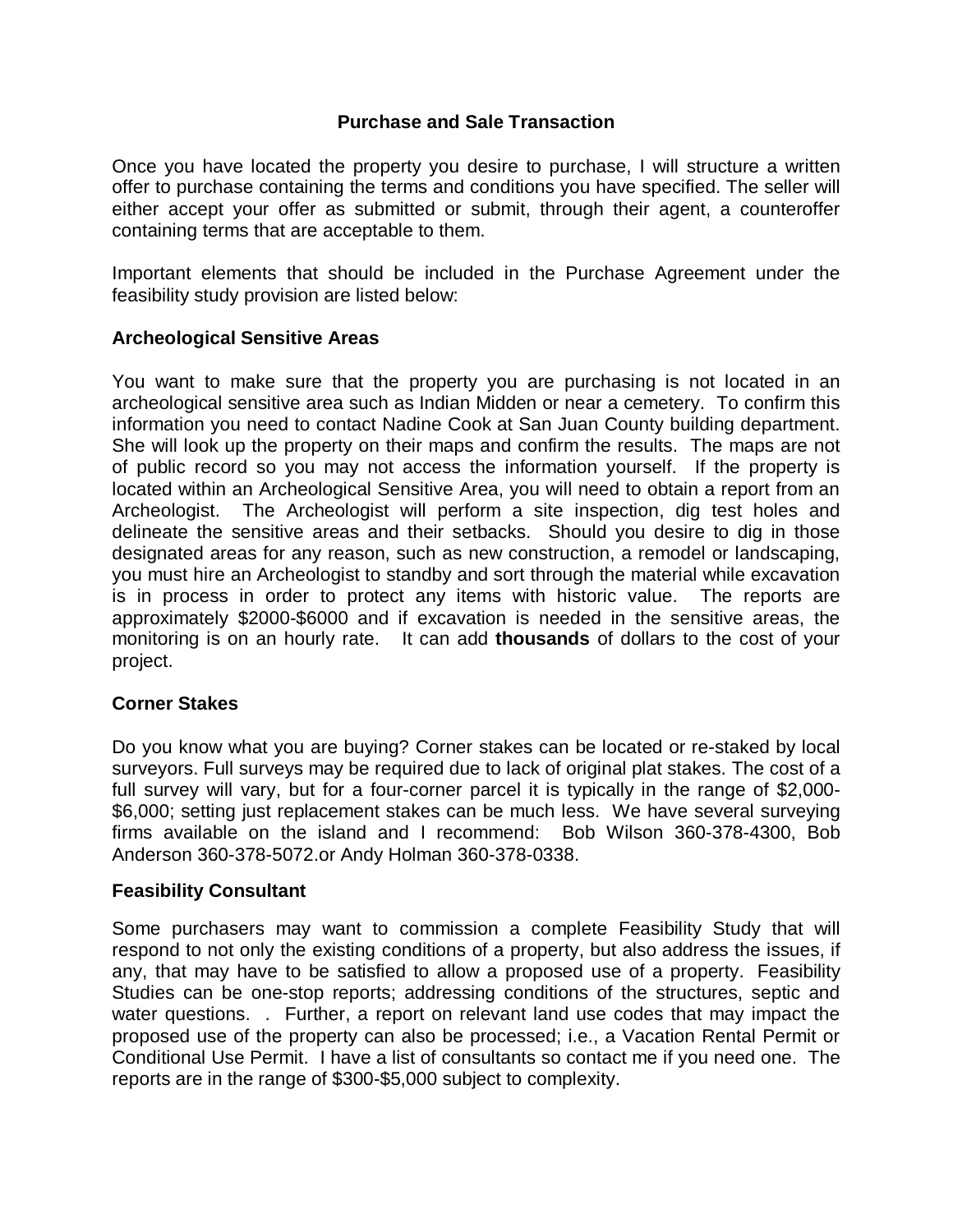# **Flood and Homeowners Insurance**

If you are purchasing on the waterfront, chances are the Flood Zone Determination report will indicate that flood insurance is required. Not all properties need Flood insurance as the improvements are located above the Base Flood Elevation. I have a list of surveyors that can process a Flood Elevation Certificate which is required in order to obtain flood insurance and is also the information necessary to process a Letter of Map Amendment (LOMA) - Waiver of flood insurance.

Be sure to arrange for your standard homeowners insurance policy in the beginning of the process, don't wait until you are only a few days from closing as the process can take 7-10 days.

#### **Internet and Cell Phone**

The majority of the islanders use Century Link or our local firm, Rock Island for their DSL internet connection. Rock Island is currently installing Fiber on all of the major roadways and numerous plats have arranged for their neighborhood installation. We still have a long way to go before fiber connectivity is throughout the islands. Some property owners have found LTE as an option subject to their location to the nearest tower. In some areas with DSL, there isn't enough strength to stream movies from the Internet but Net Flick delivers. You should confirm that the service to the property you are considering meets your requirements.

The best cell service in the islands is Verizon. Some remote locations in the islands do not have cell service. T-Mobile has been installing towers in the County so cell service options may be increasing.

Rock Island can be reached at 360-378-5884. I can't say enough about how great their service and sales departments are, I highly recommend them.

#### **Permits**

Was the home constructed under a permit and does it have a final certificate of occupancy? Was the home built under the "built by Owner" permit application and require a safety inspection prior to closing? You should obtain copies of the permits from the County Permit Center to confirm the permit status.

If the home was build prior to 1976 no permit may exist which was at no fault of the owner. Our Permit Department was not formed until the middle of the 1970s. These homes are considered grandfathered-in and non-conforming.

If you are contemplating new construction or a remodel, the current building codes and comprehensive plan can be accessed through the San Juan County web page at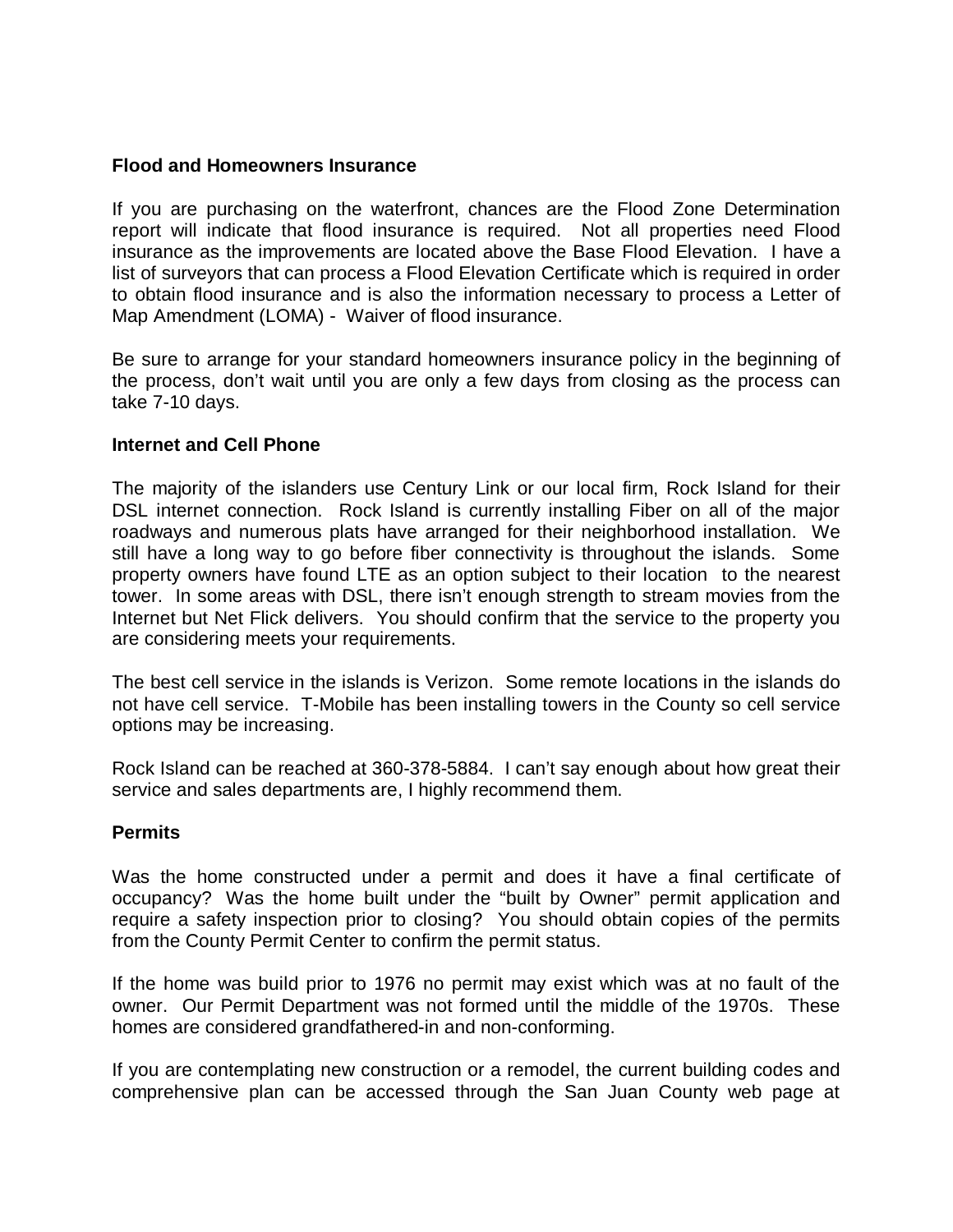(www.co.san-juan.wa.us). You can request a permit package or review the County's building requirements through their website which is located at (www.co.sanjuan.wa.us/permitcenter/default.asp.)

# **Power**

If you are buying unimproved property then you should confirm the distance from power to the proposed building site. OPALCO will provide you with the distance and you can obtain a bid from a local contractor for the installation. Installing through rock can be costly.

# **Seller's Property Disclosure – Form 17**

Pursuant to State statute, all property owners must provide a seller's disclosure to the buyer. There are some exemptions to the law for Estates or Trustees. The disclosure is not part of the contract and doesn't provide any representations or warranties. Buyers should share it with the Home Inspector so they may focus on any issues that the seller has disclosed. Ultimately, it is up to the buyer to process their due diligence and confirm if the property is suitable and the condition is acceptable. Buyers should not rely on the seller's disclosures other than for informational purposes.

# **Septic System**

For existing systems, it is prudent to obtain a copy of the "as built" filed with the County. This will indicate the number of bedrooms the system was installed for and its approximate location, which is helpful for future improvements or repairs. If you are purchasing an unimproved parcel, you should obtain a perc test, design and permit approved by the County. The permits have a validity period of four years and the cost is around \$1,250. The two most commonly used designers are Jack Cory 360-378-4900 and Rick Petro 360-376-2762. .

# **Septic Inspection**

.

Per the Purchase and Sale contracts used on San Juan Island, the seller must comply with San Juan County Codes related to on-site Sewage Disposal systems (OSS). Seller is required to have the system inspected; pumped if needed, and install all maintenance components required by the code. Typically, all costs for inspection, pump, and installation of maintenance components shall be the responsibility of the seller. Sellers typically pay \$99-\$200 for the inspection, \$800-1000 to pump and maintenance components can run \$300-\$3,000. Generally, systems installed after 2000 are in compliance with maintenance components. I recommend Craig Starr 360- 378-8060 or Ted at San Juan Septic 360-378-7255.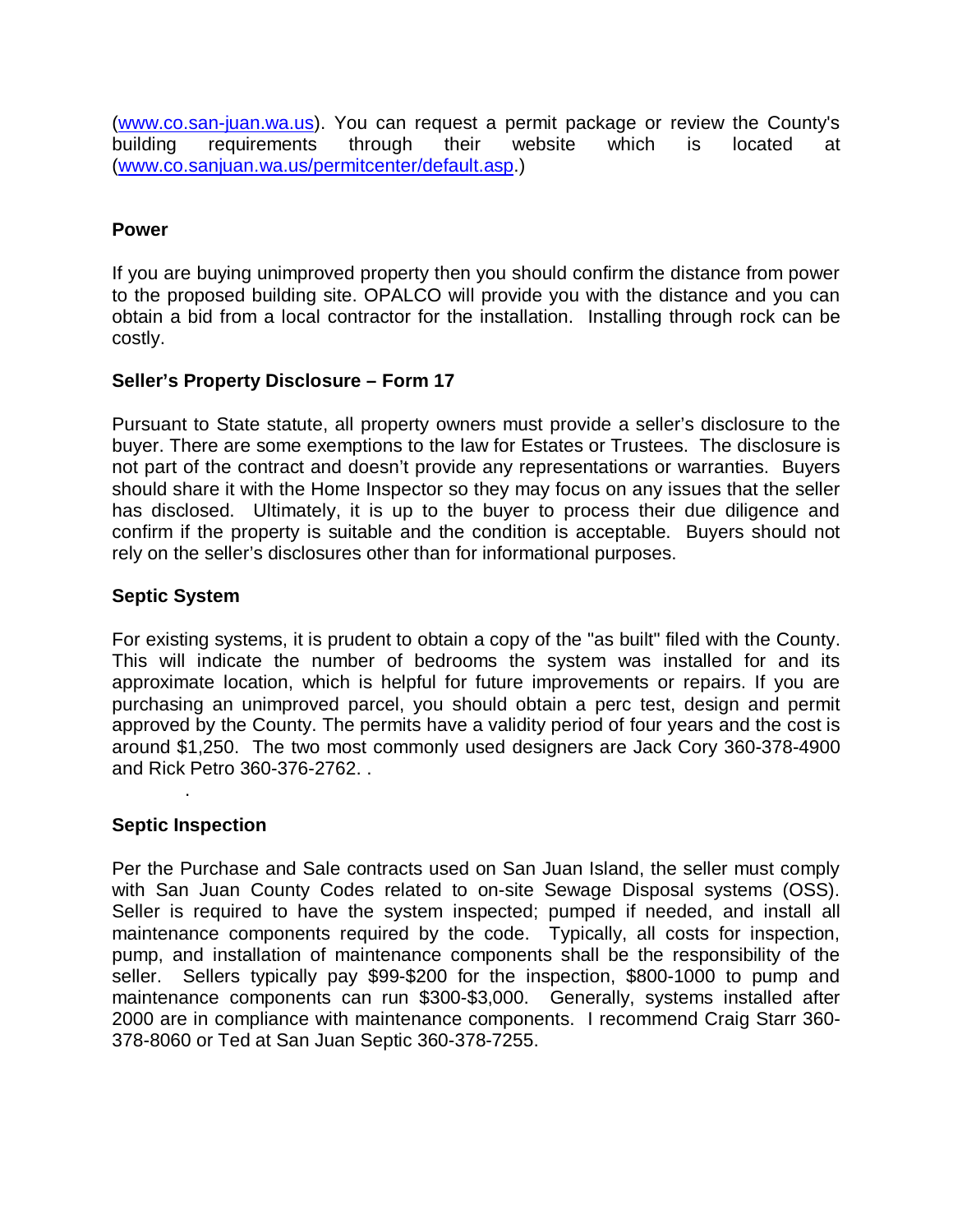# **Setbacks and Buffers**

You should review the Critical Areas Ordinance located on the County website. This ordinance was effective March 31, 2014 and implemented numerous setbacks that are actually restrictive "buffer areas" from wetlands, shorelines, and streams.

# **Storm Water Management Plans**

As part of the permit process, you must create plan for during construction Storm Water Pollution Prevention which meets County requirements. Further, once the home is built, you must have on-going Storm Water Site Plan to address run off from the hard surfaces and the improvements. This process can be character building.

# **Structural, Pest and Dry Rot Inspections**

It is highly recommended that all buyers obtain an inspection of the home prior to closing. The inspector physically examines all of the major components of the improvements and reports on their condition and recommends any repairs. For additional information regarding inspections and their benefits, you can contact one of our inspectors. The most commonly used are Tim Hance 360-298-1163, or Darrol Scheffer 360-378-4969. The Home inspection fees are in the range \$550-\$650.

# **Title Report**

Shortly after the seller accepts your offer, you will receive a Preliminary Title report. It is imperative that you review that report for accuracy and question anything that is different from what was represented to you. You should review easements and encroachments directly with the Title Officer that examined the title and issued the report. The reports are complex and only the issuing source is reliable to explain them..

# **Transaction Closing Process**

Due to the number of remote purchasers and sellers, the majority of our closings are handled through email or the express mail systems. We have local escrow firms and title insurers. We regularly cooperate with off island escrow firms, lenders, and 1031 facilitators.

# **Water Source** – **Private Well or a Community System**

Private and two party shared wells should be tested for bacteria and a San Juan Short list is recommended to test organic elements. The quantity should also be confirmed. The cost for a bacteria and organic test will be approximately \$300 including the sampling.